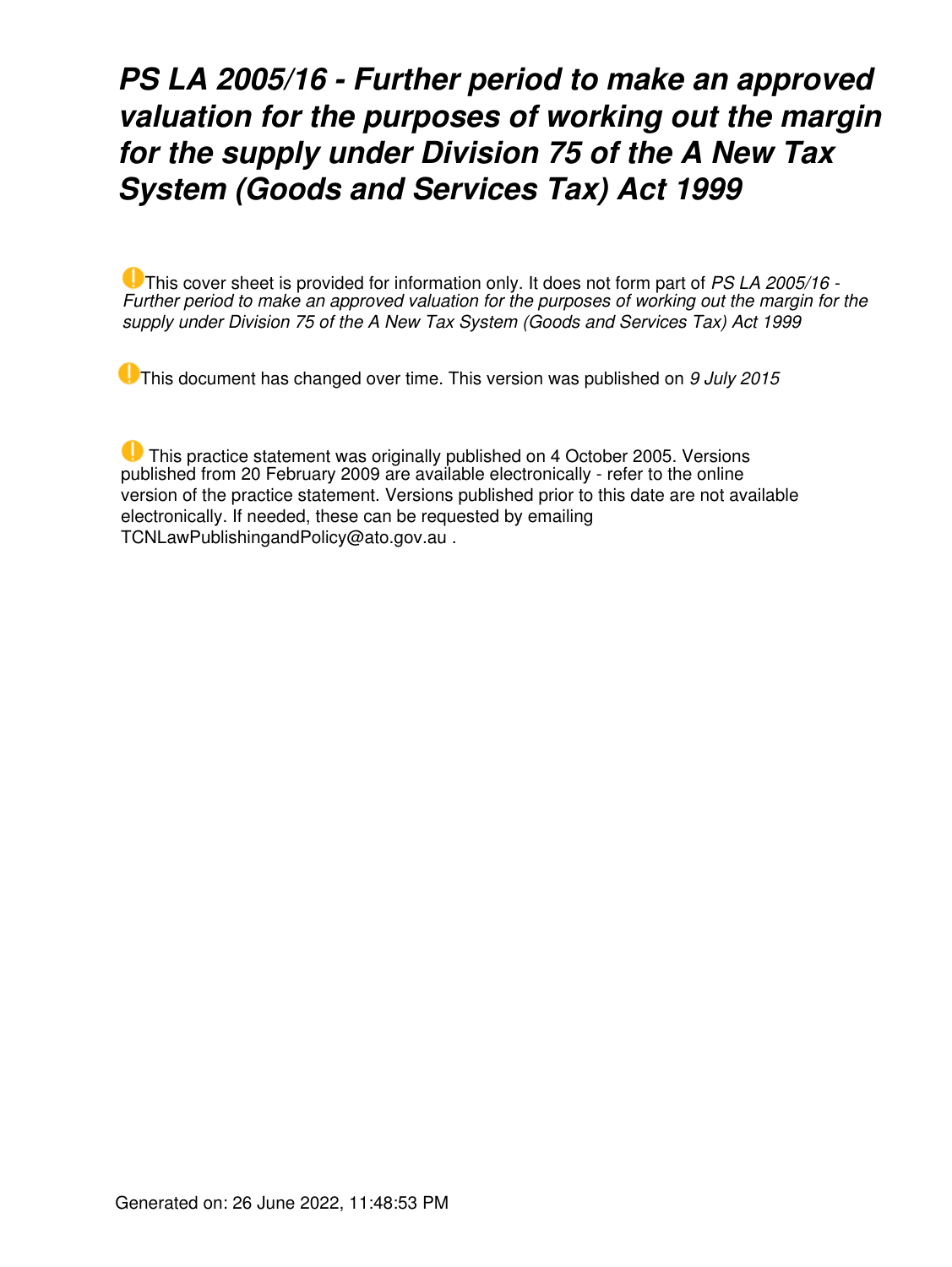

**Australian Government Australian Taxation Office** 

# **PS LA 2006/30**<br>Palaceae annuncia de distin PS LA 2005/16

Trading stock: oyster farmers using the stick farming working out the margin for the supply under Division 75 of the *A New*  Tax System (Goods and Services Tax) Act 1999 Further period to make an approved valuation for the purposes of

# This Law Administration Practice Statement provides guidance on the circumstances that you should consider in determining whether to allow a further period to obtain an approved valuation

# *This practice statement is an internal ATO document, and is an instruction to ATO staff.*

*Taxpayers can rely on this practice statement to provide them with protection from interest and penalties in the following way. If a statement turns out to be incorrect and taxpayers underpay their tax as a result, they will not have to pay a penalty. Nor will they have to pay interest on the underpayment provided they reasonably relied on this practice statement in good faith. However, even if they don't have to pay a penalty or interest, taxpayers will have to pay the correct amount of tax provided the time limits under the law allow it.*

## **1. What this practice statement is about**

Legislative determinations have been made<sup>[1](#page-1-0)</sup> which provide for the requirements for making a valuation for the purposes of working out the margin for the supply under Division 75 of the *A New Tax System (Goods and Services Tax) Act 1999*. [2](#page-1-1)

Amongst other things, these determinations allow for further periods in which the valuations are to be made, if the Commissioner has allowed for that further period under paragraph 75-5(1A)(b).

However, even if the valuation is not undertaken within the further periods specified in the determinations, you may, if there is good reason, allow an additional period to obtain a valuation.

This practice statement sets out the circumstances where you should consider doing this.

## **2. What are the circumstances where a further period to obtain an approved valuation should be allowed**

In considering whether to exercise the discretion to allow a further period you should look at the circumstances of each case to consider what would be fair and reasonable to all the parties, bearing in mind that paragraph 75-5(1A)(b) is a provision aimed at avoiding injustice.<sup>[3](#page-1-2)</sup>

 $\overline{\phantom{a}}$ 

You should consider the length of the delay in obtaining an approved valuation, the explanation for the delay and any other relevant circumstances.

While you need to consider each case on its individual merits, ordinarily you should allow a further period to obtain an approved valuation in the following circumstances:

- a supplier obtained a valuation that is not an approved valuation, for example, a valuation obtained from other than a professional valuer, or a valuation obtained from a professional valuer that is contrary to professional standards recognised in Australia
- the parties contracted on the basis that the supply is GST-free, input taxed or otherwise non-taxable, but the supply is a taxable supply
- there has been a genuine mistake, for example, the supplier mistakenly believed that a valuation was not required or had already been obtained
- there has been an inadvertent oversight, for example, where the supplier and recipient agree to use the margin scheme but the supplier:
	- forgot to instruct the valuer, or
	- failed to notice that the valuer had not valued all the lots in a subdivision.
- a valuation was not undertaken for reasons outside the control of the parties. For example:
	- settlement was close to the end of a tax period and the supplier has taken reasonable steps to obtain a valuation on time, but there was insufficient time to obtain one, or
	- any other reasons outside the control of the parties that a valuation is not undertaken.

<span id="page-1-0"></span><sup>1</sup> Under section 75-35 of the *A New Tax System (Goods and Services Tax) Act 1999.*<br><sup>2</sup> All further legislative references in this practice statement

<span id="page-1-1"></span>are to the *A New Tax System (Goods and Services Tax)* 

<span id="page-1-2"></span>*Act 1999*, unless otherwise specified. <sup>3</sup> *Brown v. Commissioner of Taxation (Cth)* (1999) 99 ATC 4516; (1999) 42 ATR 118; [1999] FCA 563 at [59]; appeal dismissed in *Federal Commissioner of Taxation (Cth) v. Brown* [1999] FCA 1198; (1999) 99 ATC 4852; (1999) 42 ATR 672.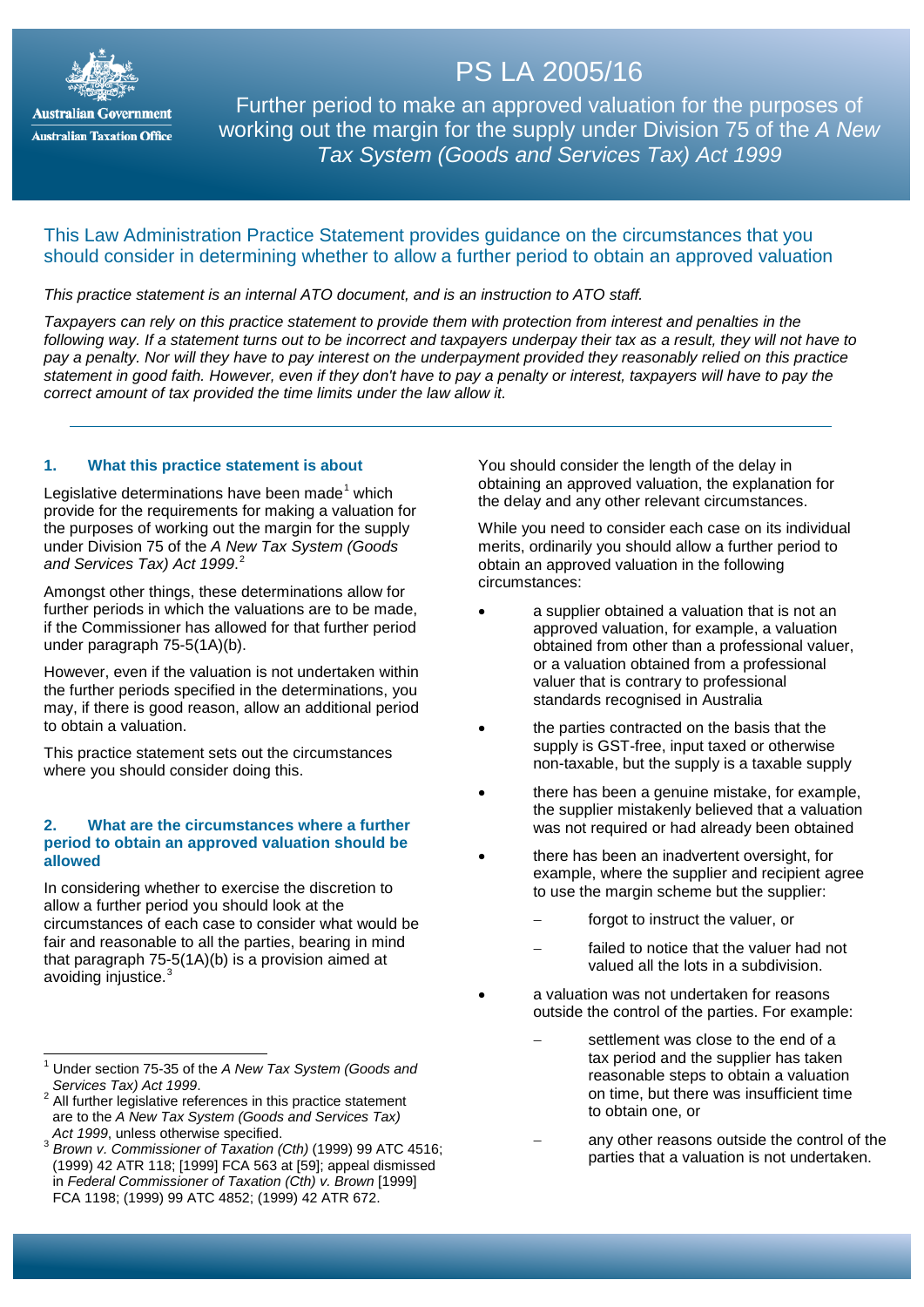Importantly, you should not allow a further period to obtain an approved valuation if you consider that the granting of a further period is sought to allow the supplier or the recipient to obtain a benefit that is contrary to the scheme of the GST Act.<sup>[4](#page-2-0)</sup>

#### **3. Who can approve the exercise of the discretion?**

Any decision to exercise the discretion must be approved by an Executive Level 1 officer (or above).

#### **4. How should the supplier request the ATO exercise the discretion?**

Requests for the discretion to be exercised should be made in writing by the supplier to the ATO.

However, it is not necessary for them to request the exercise of the discretion (unless the issue is raised by us), where:

- the supplier is merely substituting an approved valuation for an invalid valuation, and
- the value determined under the approved valuation does not exceed the amount purportedly determined under the invalid valuation.

# **5. Notifying your decision**

You should advise the supplier in writing of your decision regarding the discretion.

If the discretion is exercised, the notification will specify the further time period allowed.

If the discretion is not exercised, you should include the reasons for not doing so in the notification.

## **6. What are the review rights for the supplier?**

A decision not to exercise the discretion to extend the period for obtaining an approved valuation is not a reviewable GST decision. [5](#page-2-1)

However, if a taxpayer feels the Commissioner has made a mistake in not exercising the discretion, in the interests of sound administration, the ATO would generally review the decision, as mentioned in the Taxpayers' Charter .

<span id="page-2-0"></span><sup>4</sup> *Federal Commissioner of Taxation v. Asiamet (No 1) Resources Pty Ltd* (2004) 137 FCR 146; [2004] FCAFC 73.  $\overline{\phantom{a}}$ 

<span id="page-2-1"></span><sup>5</sup> Under subsection 110-50(2) of Schedule 1 to the *Taxation Administration Act 1953 .*